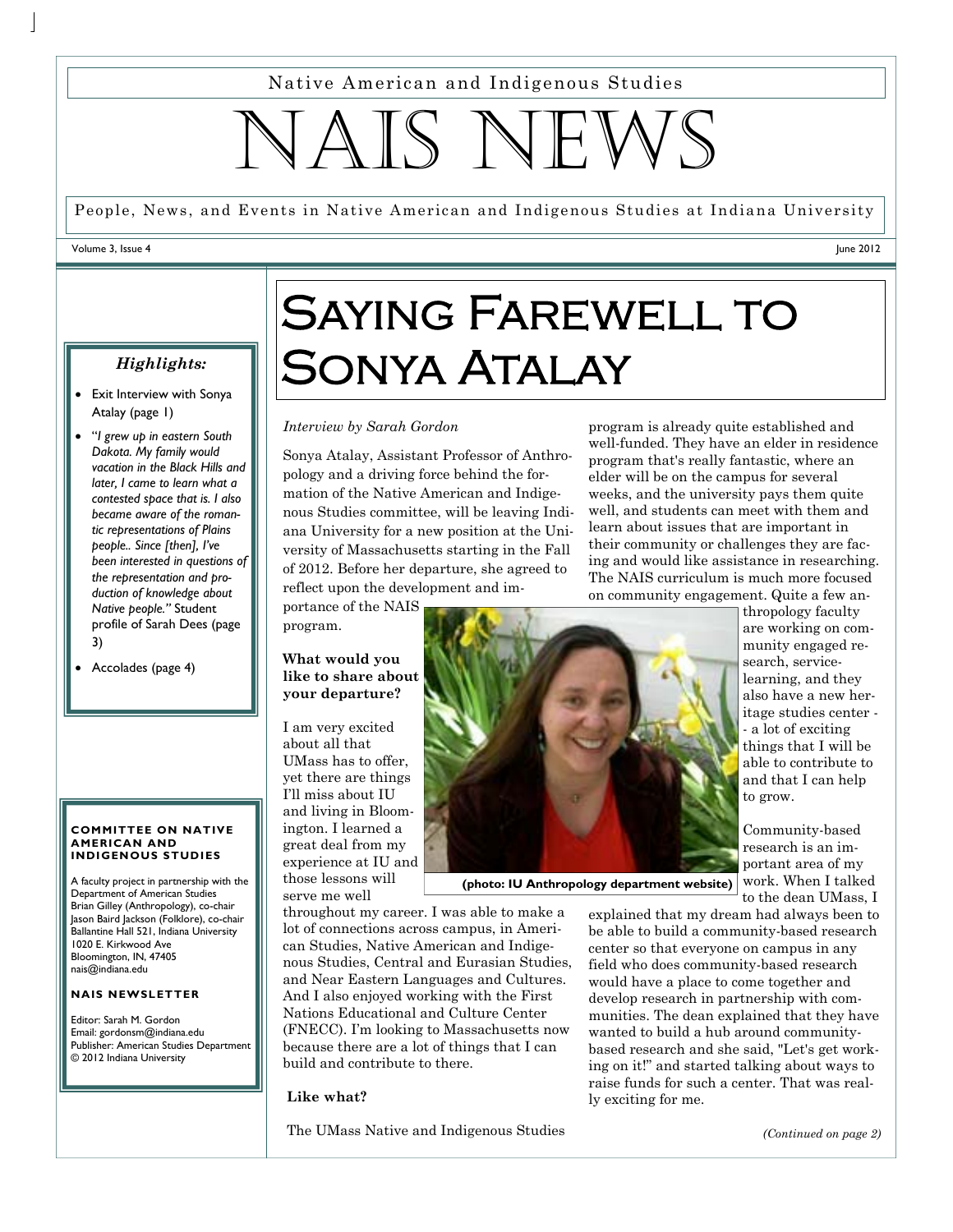**That** *is* **really exciting. It can be so difficult to do community-based research because there are so few resources and it seems like not many people are trying to work that way yet.** 

Exactly. That was a big part of my decision to join the UMass faculty. I see it as an opportunity to push myself intellectually by working with an interdisciplinary group of people who are thinking about and working through the same issues. I think that sort of vibrancy and intellectual engagement that is also focused on impacting the communities around us in positive ways is what academia is all about.

It's always hard to leave a place where you've made connections and grown some roots, but I know there are great opportunities for me to have a real impact at UMass, and I feel confident that IU's NAIS program is firmly established and will continue on its path long after my departure.

#### **Could you give an overview of the history of your involvement with the NAIS program?**

When I came here in 2007, faculty were just starting to meet and talk about what NAIS might look like at IU. For much of my involvement, I came from the FNECC side of things. When I arrived I met Rebecca Riall, a graduate student in anthropology, and Dennis Lamenti, another Native student in astronomy. I wanted to know about Native issues on campus, and they told me about their efforts to build the FNECC. From that, I began reflecting on my own experiences as an undergraduate at Michigan and a grad student at Berkeley. And I considered those as models of how student services (like the FNECC) could compliment yet remain independent from an NAIS program. Both programs were just being established and I worked hard to be involved in both.

### **The FNECC was brand new when you arrived.**

 It had just been established the spring before I arrived on campus in 2007.

*(Continued from page 1: Sonya Atalay)* Until then, they'd been working as a student group, and the students did a great job with the limited resources they had in building a community. It was an ideal time for NAIS to get off the ground. I think it's most productive to build the two programs in a separate but parallel way. A big part of the struggle at that early phase is that you're trying to get and support Native students, but until you have a critical mass it's hard to recruit more people because Native students don't want to come to a community where they're going to be isolated in their home department and be the only one.

> It's the same thing with faculty. And it's always a struggle, it's not just IU. Having a core group of Native faculty is really important. Universities have approached that issue in different ways. Some fund cluster hires, bringing in three to five people within a short period of time; others create a focus for their program to attract scholars from different fields who all share a broad interest on a related issue. But IU hasn't been able to do either. As a result, we have very few Native faculty. Having Native voices (faculty, students, community) is a critical part of Nativefocused programs like the FNECC and NAIS, but it's cer-

tainly not the whole story. There should be a place for everyone, and in my view, NAIS is at its best when there is broad involvement from across campus. At IU, there is certainly interest and involvement in NAIS from a range of

faculty and students on campus. Faculty in folklore, history, American studies, and anthropology have done a great deal of work shaping and building the program.

 **What is the importance of having an NAIS program specifically? As opposed to encouraging students to do their research under the rubric of, say, anthropology, or history, or some other more-established discipline.** 

That interdisciplinarity is critical. For example, you might hear an important issue coming from Native communities: what are the critical issues and challenges that people are facing? The interdisciplinary perspective of a NAIS program offers a holistic view to help address those challenges. You end up asking new and really interesting questions that you might not have considered otherwise if you were working within strict disciplinary boundaries. I've found that a great deal of research creativity and inspiration happens precisely at those boundary places or liminal spaces. Within NAIS, you might be an archaeologist who finds yourself in a class with an English student, both of you studying decolonizing methodologies, and you begin to see the challenges through a different lens. You might then find a new approach or a way to frame your question in a way you've never considered. You might also see new challenges that you hadn't anticipated before. But THAT is what's exciting – all of it. You find the same thing in doing research with communities. Everyone involved becomes a teacher and a learner, and together you work to create new knowledge that impacts our world in positive ways. For me, that is the rich intellectual experience you

should get from NAIS.

**Did you as a faculty member get to interact with people you probably otherwise wouldn't have?** 

Certainly! One of my favorite things being at IU has been to participate

as a visiting lecturer to the graduate Intro to Native American Studies courses. It was phenomenal to learn about the different students who were interested in NAIS, how they want their research to contribute to the world around them.

**Do you have ideas or hopes for where you'd like to see the NAIS program go in five years even if you're watching from afar?** 

*studies as an "area studies" program for people who study Indians. There's a critical consciousness part of it: of decolonizing research, of pushing scholarship it new directions, and of engaged work with communities.* 

*I've never envisioned Native American*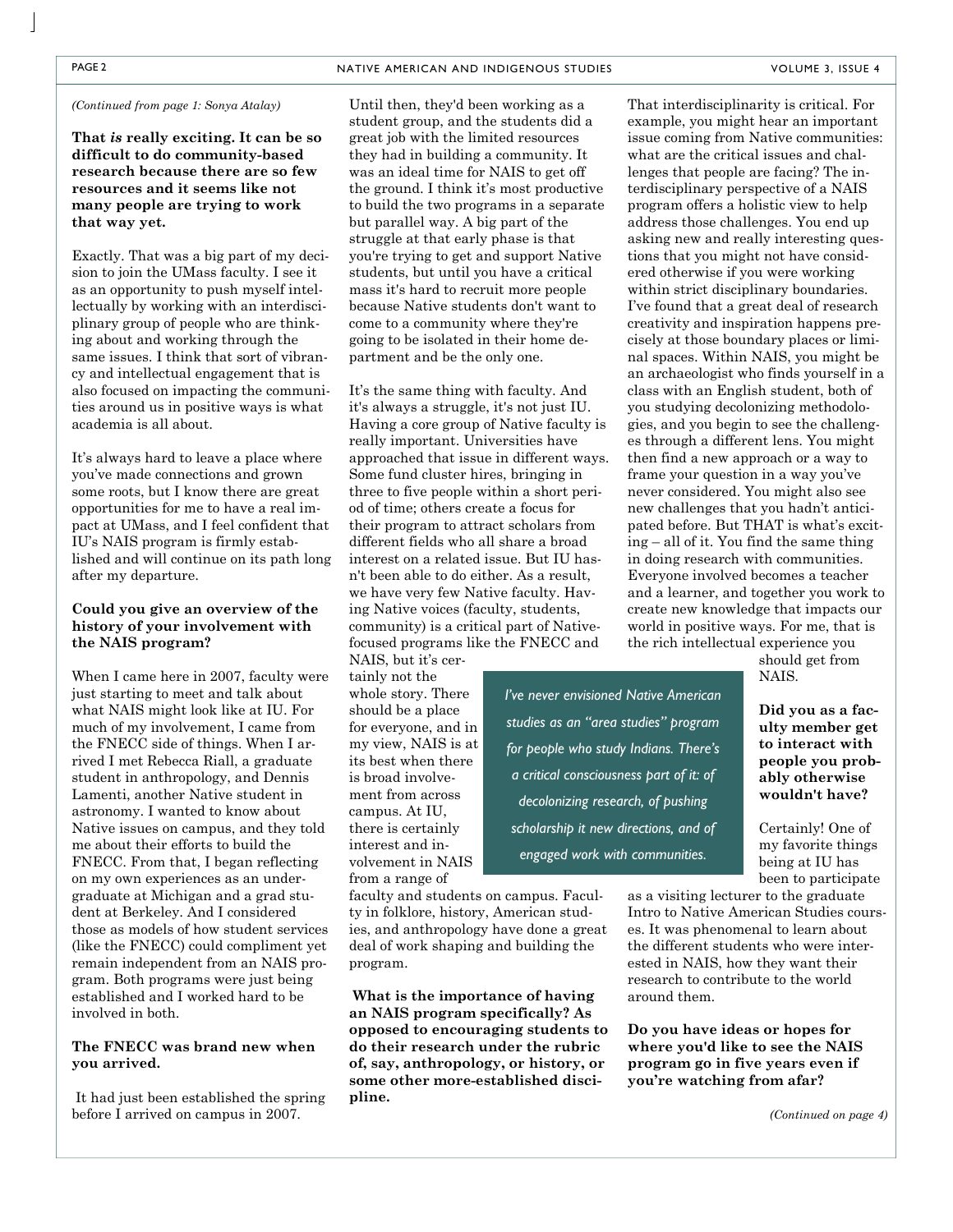### **NAIS Student Profile:**

Sarah Dees,

*Interviewed by Sarah Gordon, NAIS News Editor.* 

*Sarah Dees, PhD student in Religious Studies, is the recipient of the NAIS Fellowship for 2012-2013 and will be editing the NAIS newsletter next year. She agreed to sit down for an introductory profile interview before taking over the helm.* 

#### **Let's start with an introduction.**

I'm a PHD student in the department of Religious Studies. I just finished my third year, so I'm working on a draft of my prospectus and gearing up to do dissertation research. I'm particularly interested in historical studies and media representations of Native Americans, and the impact these historical ideas have had on contemporary understandings of Indigenous religion and culture in the Americas. My research focuses on the late-eighteenth and early-nineteenth centuries, when a number of individuals and organizations produced different ideas about Native spiritual and healing beliefs and practices. Ethnologists raced to document Native cultures they believed were dying out while missionaries encouraged Native communities to give up their traditional practices and adopt

Christianity. At the same time, nationally recognized medicine companies were trying to encourage non-Natives to purchase cures labeled "Indian Medicines," and Native activists like Gertrude Bonnin worked to make a space for Indigenous voices in the public sphere.

#### **Do you have a geographical focus?**

Not exactly. My geographical purview tends to reflect the areas of focus of those who produce the documents I examine. Although, often, in time period I'm interested in, the Great Plains area was capturing a lot of attention, so that ends up being an important area I look at. One set of documents I'm examining is the records of the Bureau of American Ethnology, and BAE scholars produced reports on Indigenous groups all over the U.S. and beyond, so my geographical

focus is necessarily expansive. I've made an effort to look beyond the U.S. when considering the contemporary impact of my research, to the Americas more broadly.

**For the January 2012 issue of the NAIS newsletter, you wrote a piece about some time you spent in Cuzco.** 

Yes. One of the contemporary issues I track is the debate about non-Native appropriation of Indigenous spiritual and cultural practices, and I was interested to see what form this was taking

*I grew up in eastern South Dakota. My family would vacation in the Black Hills, and later, I came to learn what a contested space it is […] I also became aware of the romantic representations of Plains people. Since [then], I've been interested in questions of the representation and production of knowledge about Native people.* 

> nies to honor the Pachamama to parades drawing on both Catholic and Andean symbolism. While these can all be a meaningful way to learn about Andean culture, only certain groups of people are commodifying and providing the more

outside of the U.S. In Cuzco, I examined different forms of spiritual tourism. Non-Indigenous people participate in a wide range of tours and ceremonies—from Ayahuasca ceremonies and ceremo-

## **Religious Studies**

mystical experiences to tourists. I was interested in seeing who those people are—those that are providing and participating in mystical experiences. What I found, preliminarily, is that it's people who are interested in a form of spirituality that draws on world religions more



interested in Andean mysticism are also interested in Hindu and Buddhist mysticism as well. So, Andean spirituality is almost subsumed under a larger category of world religiosity or world spirituality.

I hope to return to Peru in the future, and continue to think about how non-Natives have

**Photo courtesy of Sarah Dees** 

drawn on Indian medicine and spirituality in the past and present. Often, scholars attribute these practices to "new agers," and a lot of academics focus on commodification in the U.S., but cultural borrowing started happening much earlier than that and is going on around the world. I think we can expand our understanding of what appropriation is, and how it happens, by looking at these transnational patterns. So, that's my long-term agenda. For my dissertation, though, I want to go back and look at the origins of these representations, to understand how some of those appropriation issues came to be.

#### **So do you envision that your work is going to be mostly archival and historical?**

Yes; for purposes of my dissertation, I'm using archival sources and taking a historical approach. Many of the records I'm looking at are government documents, so they're pretty easy to find. I'm *(Continued on page 4)*